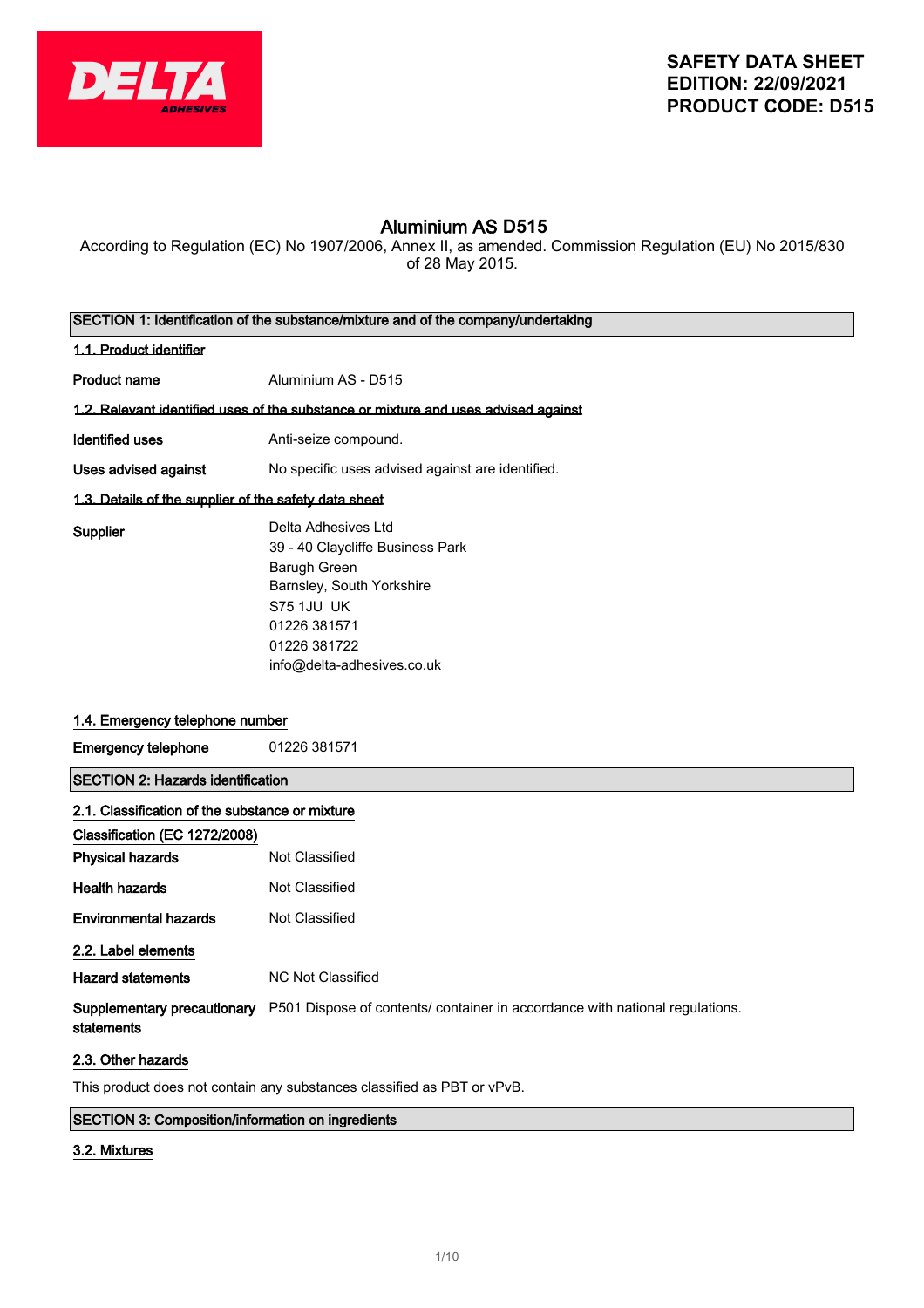

| Distillates (petroleum), hydrotreated heavy paraffinic <3%<br><b>DMSO</b>  |                                                                                              | 60-100%                                              |
|----------------------------------------------------------------------------|----------------------------------------------------------------------------------------------|------------------------------------------------------|
| CAS number: 64742-54-7                                                     | EC number: 265-157-1                                                                         | REACH registration number: 01-<br>2119484327-25-XXXX |
| Classification<br>Not Classified                                           |                                                                                              |                                                      |
| Talc (Mg3H2(SiO3)4)                                                        |                                                                                              | 5-10%                                                |
| CAS number: 14807-96-6                                                     | EC number: 238-877-9                                                                         |                                                      |
|                                                                            | This product is exempted from pre-registration and registration in accordance with Annex V.7 |                                                      |
| Classification<br>Not Classified                                           |                                                                                              |                                                      |
| Graphite                                                                   |                                                                                              | 5-10%                                                |
| CAS number: 7782-42-5                                                      | EC number: 231-955-3                                                                         | REACH registration number: 01-<br>2119486977-12-XXXX |
| Classification<br>Not Classified                                           |                                                                                              |                                                      |
| <b>Stoddard solvent</b>                                                    |                                                                                              | $1 - 5%$                                             |
| CAS number: 8052-41-3                                                      | EC number: 232-489-3                                                                         | REACH registration number: 01-<br>2119485517-27-0025 |
| Classification<br>Muta. 1B - H340<br>Carc. 1B - H350<br>Asp. Tox. 1 - H304 |                                                                                              |                                                      |
| propylene carbonate                                                        |                                                                                              | $<$ 1%                                               |
| CAS number: 108-32-7                                                       | EC number: 203-572-1                                                                         | REACH registration number: 01-<br>2119537232-48-XXXX |
| Classification                                                             |                                                                                              |                                                      |
| Eye Irrit. 2 - H319                                                        |                                                                                              |                                                      |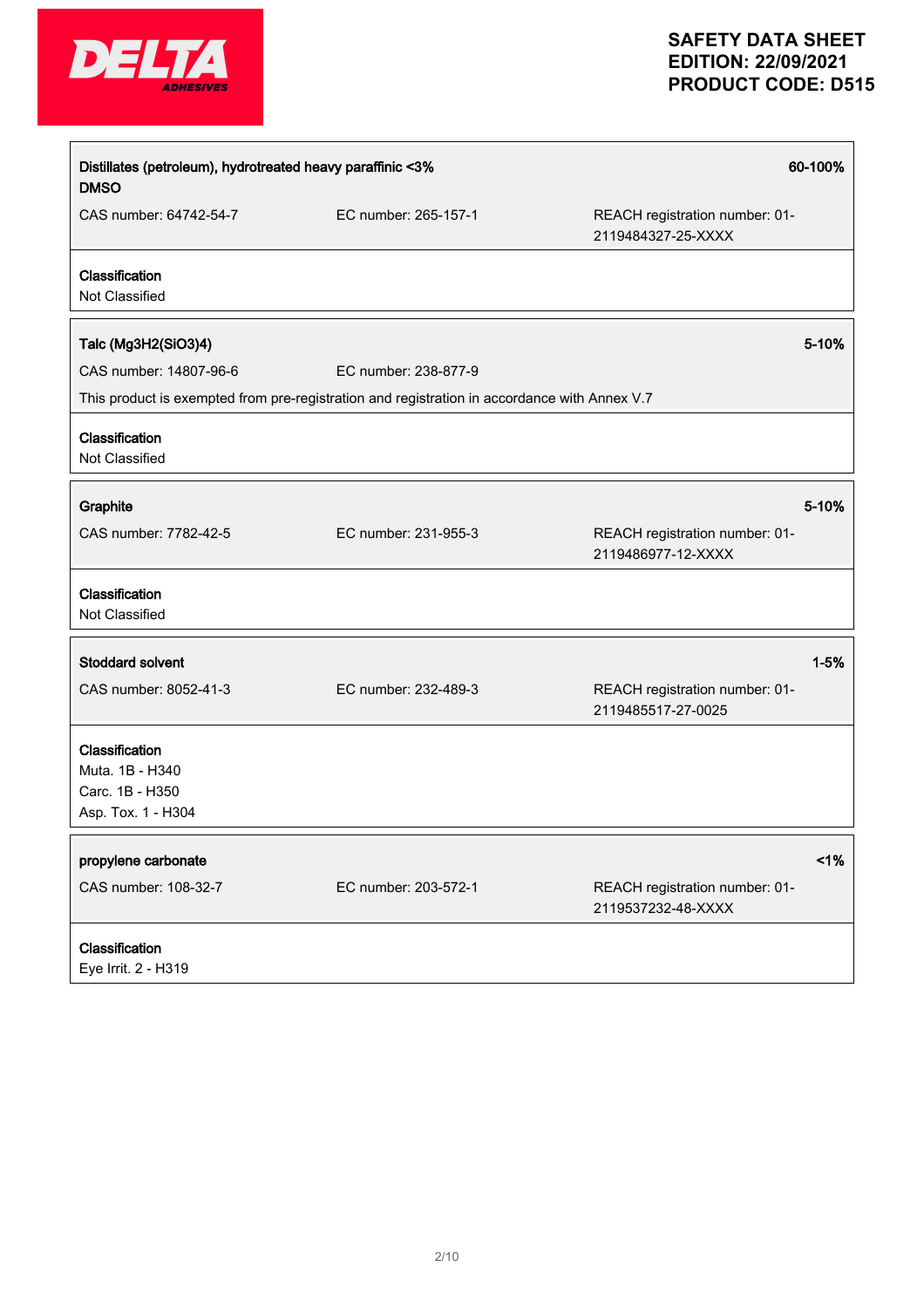

| diphenylamine                                                                                                                                                 |                          |                                                      | 1% |
|---------------------------------------------------------------------------------------------------------------------------------------------------------------|--------------------------|------------------------------------------------------|----|
| CAS number: 122-39-4                                                                                                                                          | EC number: 204-539-4     | REACH registration number: 01-<br>2119488966-13-XXXX |    |
| M factor (Acute) = $1$                                                                                                                                        | M factor (Chronic) = $1$ |                                                      |    |
| Classification<br>Acute Tox. 3 - H301<br>Acute Tox. 3 - H311<br>Acute Tox. 3 - H331<br>STOT RE 2 - H373<br>Aquatic Acute 1 - H400<br>Aquatic Chronic 1 - H410 |                          |                                                      |    |

The Full Text for all R-Phrases and Hazard Statements are Displayed in Section 16.

| <b>SECTION 4: First aid measures</b>                                            |                                                                                                                                                                                                                                                                                                                 |  |
|---------------------------------------------------------------------------------|-----------------------------------------------------------------------------------------------------------------------------------------------------------------------------------------------------------------------------------------------------------------------------------------------------------------|--|
| 4.1. Description of first aid measures                                          |                                                                                                                                                                                                                                                                                                                 |  |
| <b>General information</b>                                                      | If in doubt, get medical attention promptly. Show this Safety Data Sheet to the medical<br>personnel.                                                                                                                                                                                                           |  |
| Inhalation                                                                      | No specific recommendations. If throat irritation or coughing persists, proceed as follows.<br>Move affected person to fresh air and keep warm and at rest in a position comfortable for<br>breathing. Loosen tight clothing such as collar, tie or belt. Get medical attention if any<br>discomfort continues. |  |
| Ingestion                                                                       | No specific recommendations. If throat irritation or coughing persists, proceed as follows.<br>Rinse mouth. Get medical attention if any discomfort continues.                                                                                                                                                  |  |
| <b>Skin contact</b>                                                             | No specific recommendations. Rinse with water. Get medical attention if any discomfort<br>continues.                                                                                                                                                                                                            |  |
| Eye contact                                                                     | Remove any contact lenses and open eyelids wide apart. Rinse with water. Get medical<br>attention if any discomfort continues.                                                                                                                                                                                  |  |
| <b>Protection of first aiders</b>                                               | Use protective equipment appropriate for surrounding materials.                                                                                                                                                                                                                                                 |  |
|                                                                                 | 4.2. Most important symptoms and effects, both acute and delayed                                                                                                                                                                                                                                                |  |
| <b>General information</b>                                                      | The severity of the symptoms described will vary dependent on the concentration and the<br>length of exposure.                                                                                                                                                                                                  |  |
| Inhalation                                                                      | No specific symptoms known.                                                                                                                                                                                                                                                                                     |  |
| Ingestion                                                                       | No specific symptoms known. May cause discomfort if swallowed.                                                                                                                                                                                                                                                  |  |
| <b>Skin contact</b>                                                             | Prolonged contact may cause dryness of the skin.                                                                                                                                                                                                                                                                |  |
| Eye contact                                                                     | No specific symptoms known. May be slightly irritating to eyes.                                                                                                                                                                                                                                                 |  |
| 4.3. Indication of any immediate medical attention and special treatment needed |                                                                                                                                                                                                                                                                                                                 |  |
| Notes for the doctor                                                            | Treat symptomatically.                                                                                                                                                                                                                                                                                          |  |
| <b>Specific treatments</b>                                                      | No special treatment required.                                                                                                                                                                                                                                                                                  |  |

SECTION 5: Firefighting measures

## 5.1. Extinguishing media

Suitable extinguishing media The product is not flammable. Extinguish with alcohol-resistant foam, carbon dioxide, dry powder or water fog. Use fire-extinguishing media suitable for the surrounding fire.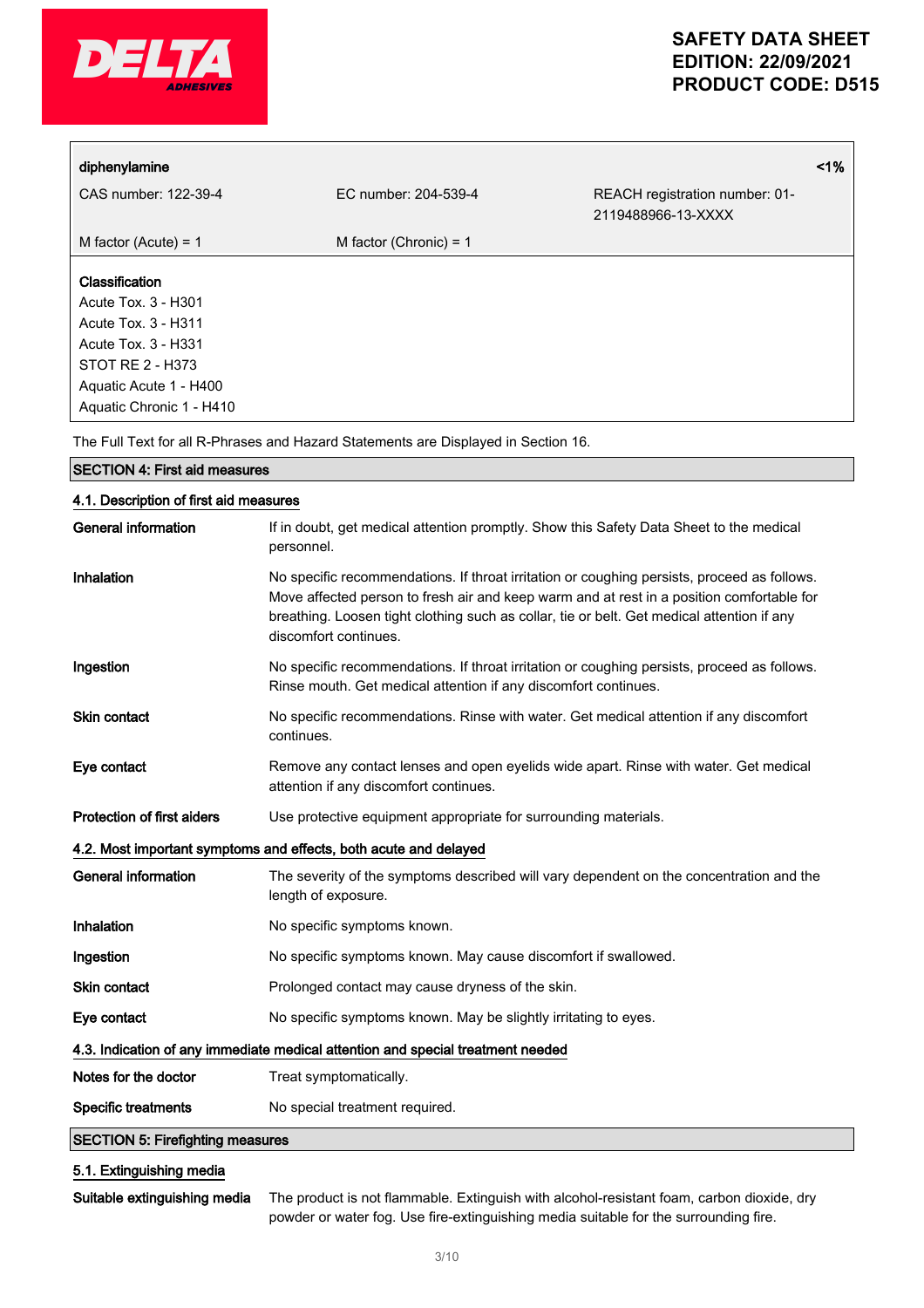

| Unsuitable extinguishing<br>media                                 | Do not use water jet as an extinguisher, as this will spread the fire.                                                                                                                                                                                                                                                                                                            |  |
|-------------------------------------------------------------------|-----------------------------------------------------------------------------------------------------------------------------------------------------------------------------------------------------------------------------------------------------------------------------------------------------------------------------------------------------------------------------------|--|
| 5.2. Special hazards arising from the substance or mixture        |                                                                                                                                                                                                                                                                                                                                                                                   |  |
| Specific hazards                                                  | None known.                                                                                                                                                                                                                                                                                                                                                                       |  |
| <b>Hazardous combustion</b><br>products                           | Thermal decomposition or combustion products may include the following substances:<br>Harmful gases or vapours.                                                                                                                                                                                                                                                                   |  |
| 5.3. Advice for firefighters                                      |                                                                                                                                                                                                                                                                                                                                                                                   |  |
| Protective actions during<br>firefighting                         | Avoid breathing fire gases or vapours. Evacuate area. Cool containers exposed to heat with<br>water spray and remove them from the fire area if it can be done without risk. Cool containers<br>exposed to flames with water until well after the fire is out.                                                                                                                    |  |
| Special protective equipment<br>for firefighters                  | Wear positive-pressure self-contained breathing apparatus (SCBA) and appropriate protective<br>clothing. Firefighter's clothing conforming to European standard EN469 (including helmets,<br>protective boots and gloves) will provide a basic level of protection for chemical incidents.                                                                                        |  |
| <b>SECTION 6: Accidental release measures</b>                     |                                                                                                                                                                                                                                                                                                                                                                                   |  |
|                                                                   | 6.1. Personal precautions, protective equipment and emergency procedures                                                                                                                                                                                                                                                                                                          |  |
| <b>Personal precautions</b>                                       | No specific recommendations. For personal protection, see Section 8.                                                                                                                                                                                                                                                                                                              |  |
| 6.2. Environmental precautions                                    |                                                                                                                                                                                                                                                                                                                                                                                   |  |
| <b>Environmental precautions</b>                                  | Avoid discharge into drains or watercourses or onto the ground.                                                                                                                                                                                                                                                                                                                   |  |
| 6.3. Methods and material for containment and cleaning up         |                                                                                                                                                                                                                                                                                                                                                                                   |  |
| Methods for cleaning up                                           | Reuse or recycle products wherever possible. Collect spillage with a shovel and broom, or<br>similar and reuse, if possible. Collect and place in suitable waste disposal containers and seal<br>securely. Flush contaminated area with plenty of water. Wash thoroughly after dealing with a<br>spillage. Dispose of contents/container in accordance with national regulations. |  |
| 6.4. Reference to other sections                                  |                                                                                                                                                                                                                                                                                                                                                                                   |  |
| Reference to other sections                                       | For personal protection, see Section 8. For waste disposal, see Section 13.                                                                                                                                                                                                                                                                                                       |  |
| <b>SECTION 7: Handling and storage</b>                            |                                                                                                                                                                                                                                                                                                                                                                                   |  |
| 7.1. Precautions for safe handling                                |                                                                                                                                                                                                                                                                                                                                                                                   |  |
| <b>Usage precautions</b>                                          | Read and follow manufacturer's recommendations. Wear protective clothing as described in<br>Section 8 of this safety data sheet. Keep away from food, drink and animal feeding stuffs.<br>Keep container tightly sealed when not in use.                                                                                                                                          |  |
| Advice on general<br>occupational hygiene                         | Wash promptly if skin becomes contaminated. Take off contaminated clothing. Wash<br>contaminated clothing before reuse.                                                                                                                                                                                                                                                           |  |
| 7.2. Conditions for safe storage, including any incompatibilities |                                                                                                                                                                                                                                                                                                                                                                                   |  |
| <b>Storage precautions</b>                                        | Store away from incompatible materials (see Section 10). No specific recommendations.                                                                                                                                                                                                                                                                                             |  |
| Storage class                                                     | Unspecified storage.                                                                                                                                                                                                                                                                                                                                                              |  |
| 7.3. Specific end use(s)                                          |                                                                                                                                                                                                                                                                                                                                                                                   |  |
| Specific end use(s)                                               | The identified uses for this product are detailed in Section 1.2.                                                                                                                                                                                                                                                                                                                 |  |
| <b>SECTION 8: Exposure controls/Personal protection</b>           |                                                                                                                                                                                                                                                                                                                                                                                   |  |
| 8.1. Control parameters                                           |                                                                                                                                                                                                                                                                                                                                                                                   |  |
| Occupational exposure limits                                      |                                                                                                                                                                                                                                                                                                                                                                                   |  |

Distillates (petroleum), hydrotreated heavy paraffinic <3% DMSO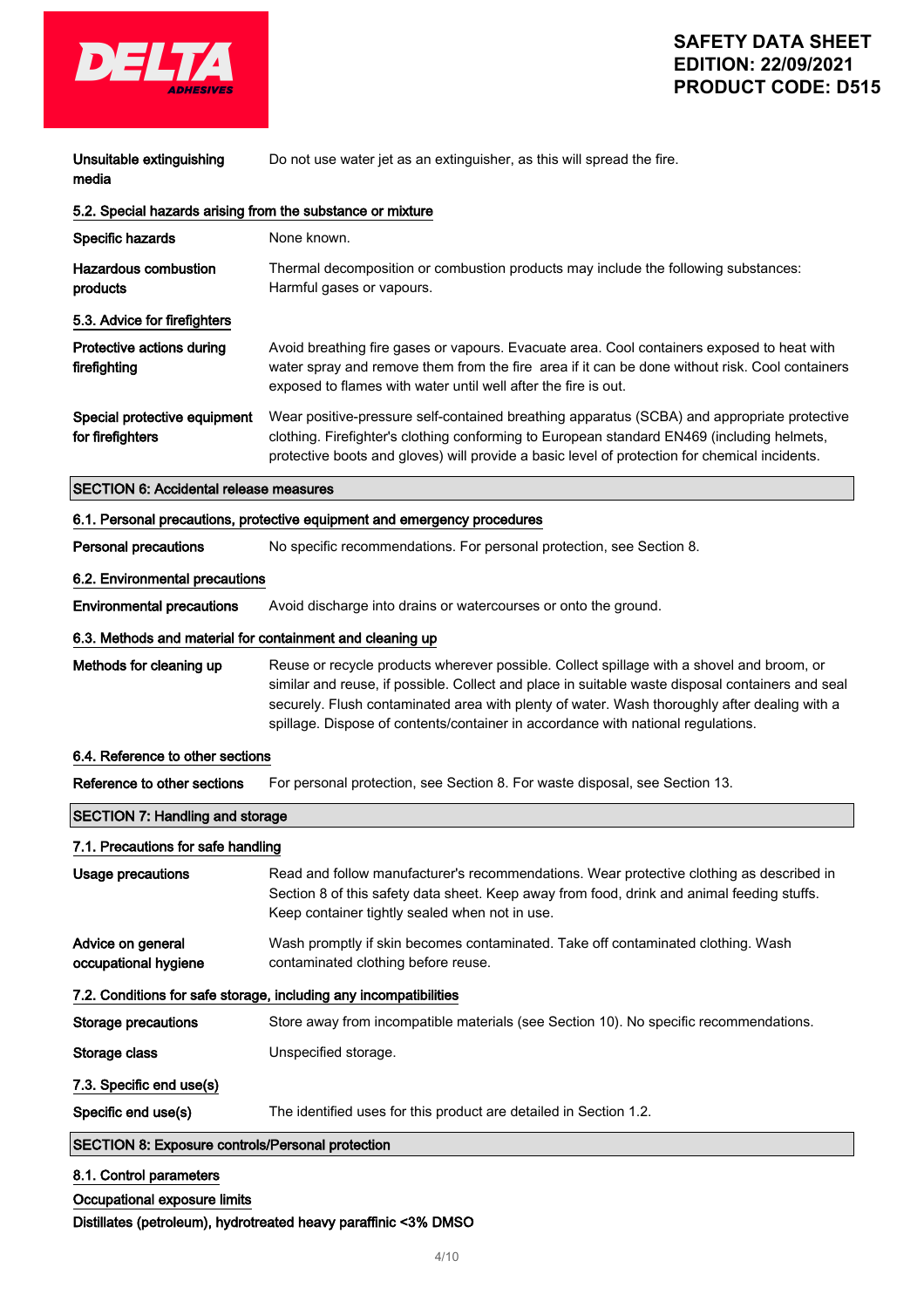

Long-term exposure limit (8-hour TWA): WEL 5 mg/m<sup>3</sup> inhalable dust Long-term exposure limit (8-hour TWA): WEL 5 mg/m<sup>3</sup> mist

#### Talc (Mg3H2(SiO3)4)

Long-term exposure limit (8-hour TWA): WEL 1 mg/m<sup>3</sup> respirable dust

#### **Graphite**

Long-term exposure limit (8-hour TWA): WEL 5 mg/m<sup>3</sup> respirable dust Long-term exposure limit (8-hour TWA): WEL 10 mg/m<sup>3</sup> inhalable dust

#### Polyisobutylene in mineral oil

Long-term exposure limit (8-hour TWA): WEL 5 mg/m<sup>3</sup> Short-term exposure limit (15-minute): WEL 10 mg/m<sup>3</sup>

### diphenylamine

Long-term exposure limit (8-hour TWA): WEL 10 mg/m<sup>3</sup> Short-term exposure limit (15-minute): WEL 20 mg/m<sup>3</sup> WEL = Workplace Exposure Limit

|                                     | Distillates (petroleum), hydrotreated heavy paraffinic <3% DMSO (CAS: 64742-54-7)                                                                                                                      |
|-------------------------------------|--------------------------------------------------------------------------------------------------------------------------------------------------------------------------------------------------------|
| <b>DNEL</b>                         | Workers - Inhalation; Long term local effects: 5.4 mg/m <sup>3</sup>                                                                                                                                   |
|                                     | Graphite (CAS: 7782-42-5)                                                                                                                                                                              |
| <b>DNEL</b>                         | Workers - Inhalation; Long term local effects: 1.2 mg/m <sup>3</sup>                                                                                                                                   |
|                                     | propylene carbonate (CAS: 108-32-7)                                                                                                                                                                    |
| <b>DNEL</b>                         | Industry - Inhalation; Long term systemic effects: 50 mg/kg/day<br>Industry - Inhalation; Long term local effects: 20 mg/m <sup>3</sup><br>Industry - Dermal; Long term systemic effects: 50 mg/kg/day |
| <b>PNEC</b>                         | - Fresh water; 0.9 mg/l<br>- marine water; 0.09 mg/l<br>- STP; 7.4E3 mg/l<br>- Soil; 0.81 mg/kg                                                                                                        |
| 8.2. Exposure controls              |                                                                                                                                                                                                        |
| Protective equipment                |                                                                                                                                                                                                        |
| Appropriate engineering<br>controls | No specific ventilation requirements.                                                                                                                                                                  |
| Eye/face protection                 | No specific eye protection required during normal use. Large Spillages: Eyewear complying<br>with an approved standard should be worn if a risk assessment indicates eye contact is<br>possible.       |
| Hand protection                     | No specific hand protection recommended. Large Spillages: Wear protective gloves.                                                                                                                      |
| Other skin and body<br>protection   | Wear appropriate clothing to prevent any possibility of skin contact.                                                                                                                                  |
| Hygiene measures                    | Wash after use and before eating, smoking and using the toilet. Do not eat, drink or smoke<br>when using this product.                                                                                 |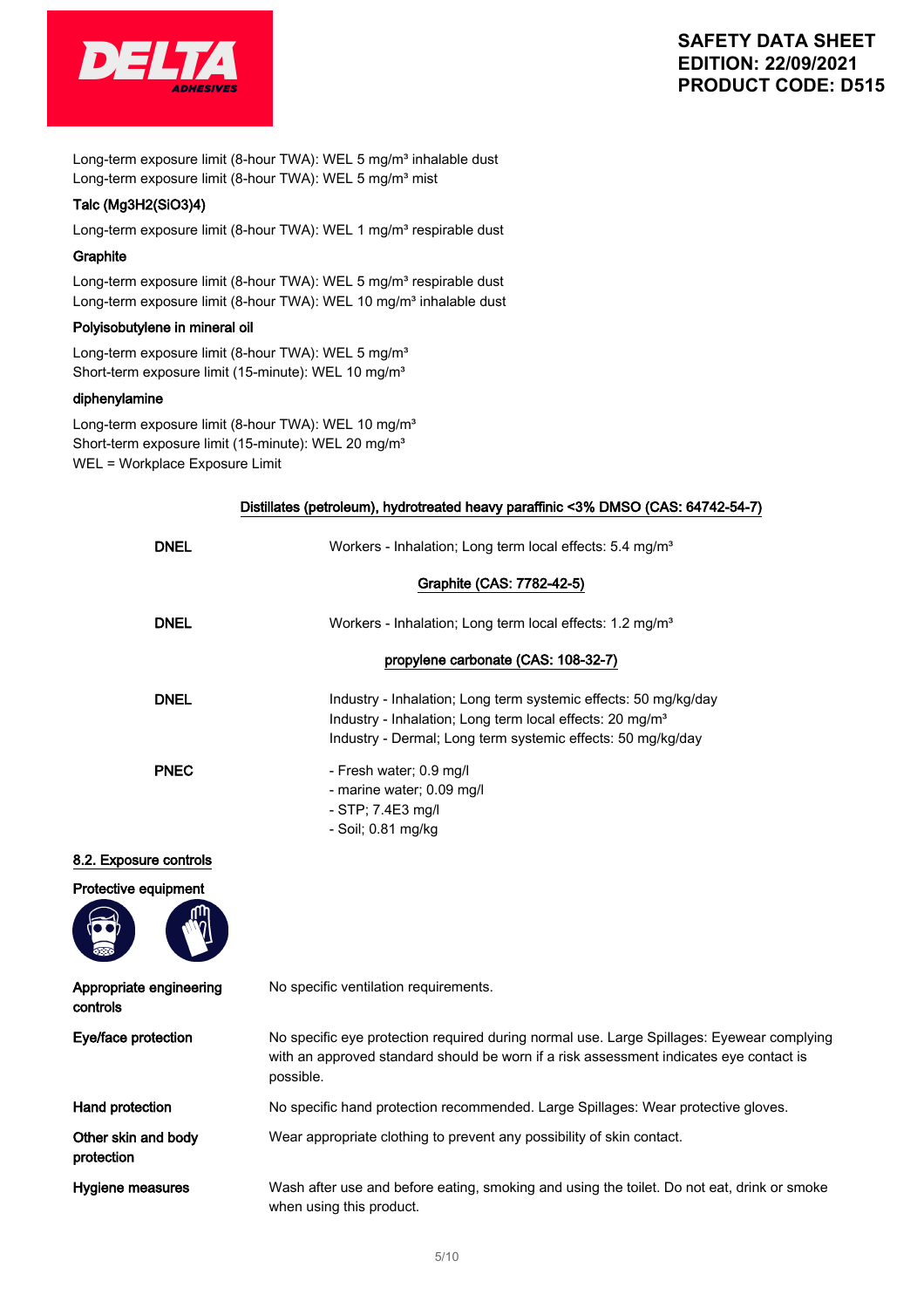

| <b>Respiratory protection</b>                              | No specific recommendations. Provide adequate ventilation. Large Spillages: If ventilation is<br>inadequate, suitable respiratory protection must be worn.              |  |
|------------------------------------------------------------|-------------------------------------------------------------------------------------------------------------------------------------------------------------------------|--|
| Environmental exposure<br>controls                         | Not regarded as dangerous for the environment.                                                                                                                          |  |
| <b>SECTION 9: Physical and chemical properties</b>         |                                                                                                                                                                         |  |
| 9.1. Information on basic physical and chemical properties |                                                                                                                                                                         |  |
| Appearance                                                 | Paste.                                                                                                                                                                  |  |
| Colour                                                     | Grey. to Silver.                                                                                                                                                        |  |
| Odour                                                      | Characteristic.                                                                                                                                                         |  |
| Flash point                                                | > 220°C Cleveland open cup.                                                                                                                                             |  |
| <b>Relative density</b>                                    | $\sim$ 1.00 @ 20°C                                                                                                                                                      |  |
| Solubility(ies)                                            | Insoluble in water.                                                                                                                                                     |  |
| 9.2. Other information                                     |                                                                                                                                                                         |  |
| SECTION 10: Stability and reactivity                       |                                                                                                                                                                         |  |
| 10.1. Reactivity                                           |                                                                                                                                                                         |  |
| Reactivity                                                 | See the other subsections of this section for further details.                                                                                                          |  |
| 10.2. Chemical stability                                   |                                                                                                                                                                         |  |
| <b>Stability</b>                                           | Stable at normal ambient temperatures and when used as recommended. Stable under the<br>prescribed storage conditions.                                                  |  |
| 10.3. Possibility of hazardous reactions                   |                                                                                                                                                                         |  |
| Possibility of hazardous<br>reactions                      | No potentially hazardous reactions known.                                                                                                                               |  |
| 10.4. Conditions to avoid                                  |                                                                                                                                                                         |  |
| Conditions to avoid                                        | There are no known conditions that are likely to result in a hazardous situation.                                                                                       |  |
| 10.5. Incompatible materials                               |                                                                                                                                                                         |  |
| Materials to avoid                                         | No specific material or group of materials is likely to react with the product to produce a<br>hazardous situation.                                                     |  |
| 10.6. Hazardous decomposition products                     |                                                                                                                                                                         |  |
| Hazardous decomposition<br>products                        | Does not decompose when used and stored as recommended. Thermal decomposition or<br>combustion products may include the following substances: Harmful gases or vapours. |  |
| <b>SECTION 11: Toxicological information</b>               |                                                                                                                                                                         |  |
| 11.1. Information on toxicological effects                 |                                                                                                                                                                         |  |
| <b>Toxicological effects</b>                               | Not regarded as a health hazard under current legislation.                                                                                                              |  |
| Acute toxicity - oral                                      |                                                                                                                                                                         |  |

- Notes (dermal LD<sub>50</sub>) Based on available data the classification criteria are not met.
- Acute toxicity inhalation

Acute toxicity - dermal

Notes (inhalation LC<sub>50</sub>) Based on available data the classification criteria are not met.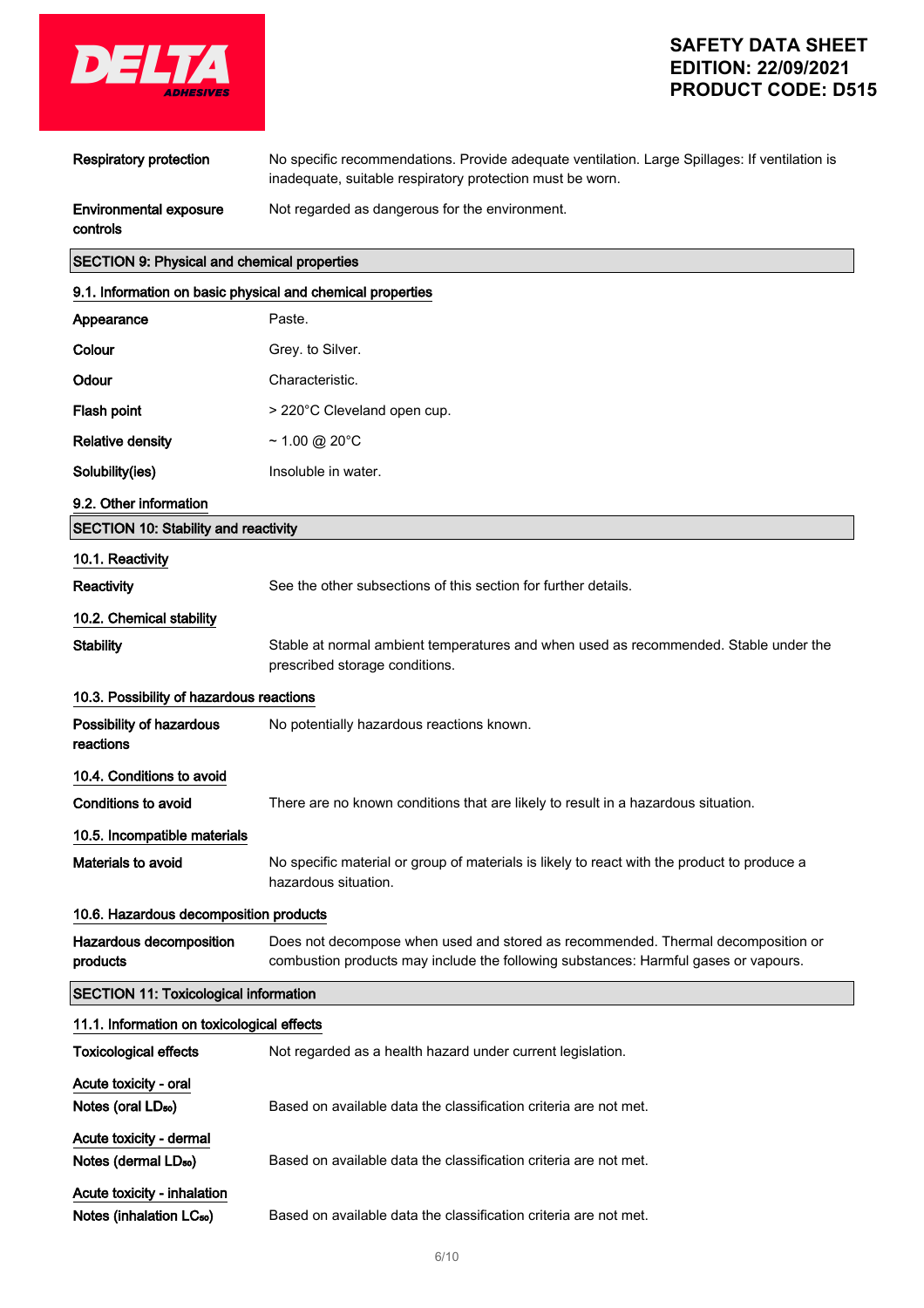

| Skin corrosion/irritation                          |                                                                                                                                                  |
|----------------------------------------------------|--------------------------------------------------------------------------------------------------------------------------------------------------|
| Animal data                                        | Based on available data the classification criteria are not met.                                                                                 |
| Serious eye damage/irritation                      |                                                                                                                                                  |
| Serious eye damage/irritation                      | Based on available data the classification criteria are not met.                                                                                 |
| <b>Respiratory sensitisation</b>                   |                                                                                                                                                  |
| <b>Respiratory sensitisation</b>                   | Based on available data the classification criteria are not met.                                                                                 |
| <b>Skin sensitisation</b>                          |                                                                                                                                                  |
| <b>Skin sensitisation</b>                          | Based on available data the classification criteria are not met.                                                                                 |
| Germ cell mutagenicity                             |                                                                                                                                                  |
| Genotoxicity - in vitro                            | Based on available data the classification criteria are not met.                                                                                 |
| Carcinogenicity                                    |                                                                                                                                                  |
| Carcinogenicity                                    | Based on available data the classification criteria are not met.                                                                                 |
| <b>IARC</b> carcinogenicity                        | None of the ingredients are listed or exempt.                                                                                                    |
| Reproductive toxicity                              |                                                                                                                                                  |
| Reproductive toxicity - fertility                  | Based on available data the classification criteria are not met.                                                                                 |
| Reproductive toxicity -<br>development             | Based on available data the classification criteria are not met.                                                                                 |
| Specific target organ toxicity - single exposure   |                                                                                                                                                  |
| STOT - single exposure                             | Not classified as a specific target organ toxicant after a single exposure.                                                                      |
| Specific target organ toxicity - repeated exposure |                                                                                                                                                  |
| STOT - repeated exposure                           | Not classified as a specific target organ toxicant after repeated exposure.                                                                      |
| <b>Aspiration hazard</b>                           |                                                                                                                                                  |
| Aspiration hazard                                  | Not relevant. Solid.                                                                                                                             |
|                                                    |                                                                                                                                                  |
| <b>General information</b>                         | No specific health hazards known. The severity of the symptoms described will vary<br>dependent on the concentration and the length of exposure. |
| <b>Inhalation</b>                                  | No specific symptoms known.                                                                                                                      |
| Ingestion                                          | No specific symptoms known. May cause discomfort if swallowed.                                                                                   |
| Skin contact                                       | Prolonged contact may cause dryness of the skin.                                                                                                 |
| Eye contact                                        | No specific symptoms known. May be slightly irritating to eyes.                                                                                  |
| Route of exposure                                  | Ingestion Inhalation Skin and/or eye contact                                                                                                     |
| <b>Target organs</b>                               | No specific target organs known.                                                                                                                 |
| <b>SECTION 12: Ecological information</b>          |                                                                                                                                                  |
| <b>Ecotoxicity</b>                                 | Not regarded as dangerous for the environment. However, large or frequent spills may have<br>hazardous effects on the environment.               |
| 12.1. Toxicity                                     |                                                                                                                                                  |
| <b>Toxicity</b>                                    | Based on available data the classification criteria are not met.                                                                                 |
|                                                    |                                                                                                                                                  |
| 12.2. Persistence and degradability                |                                                                                                                                                  |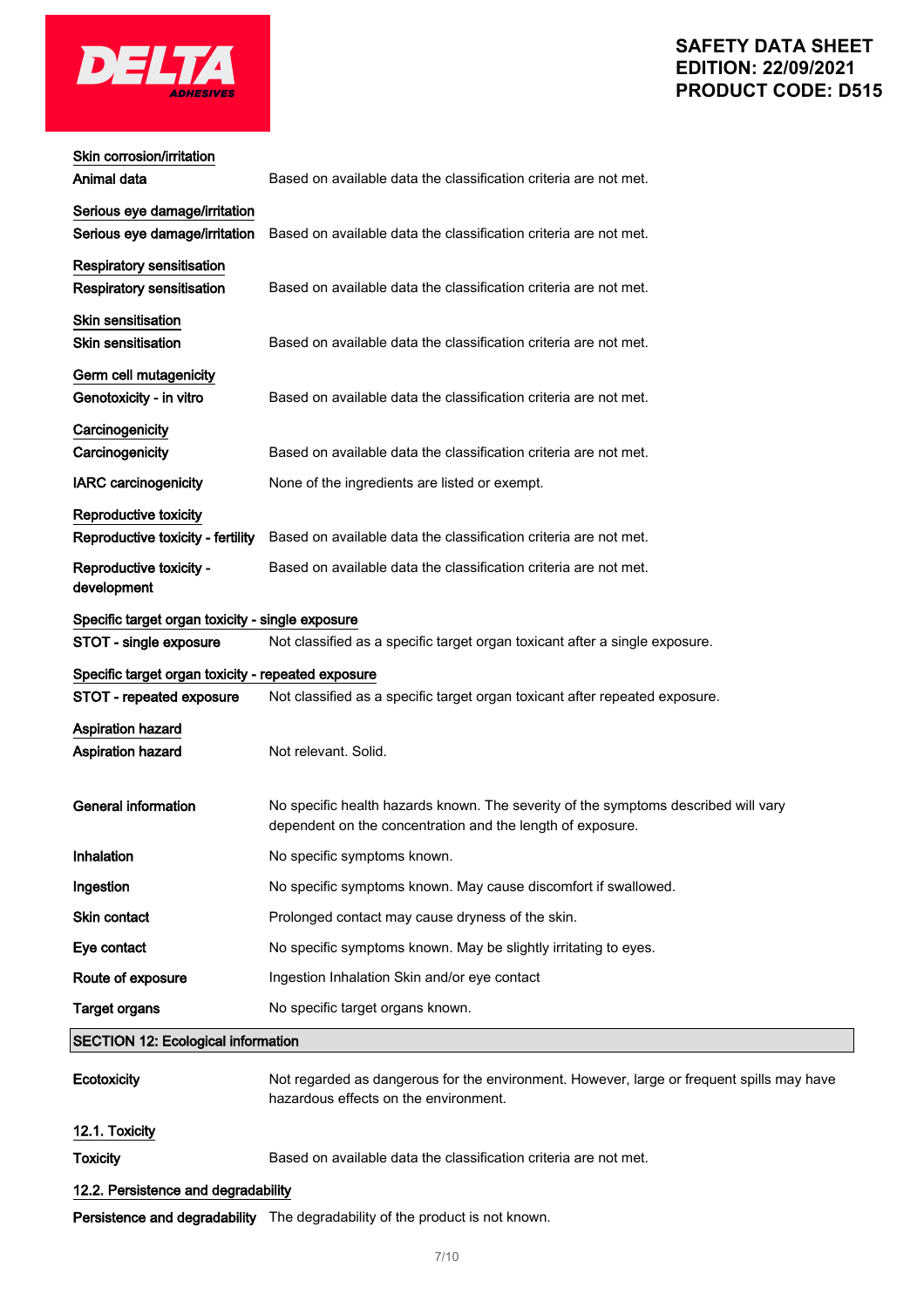

#### 12.3. Bioaccumulative potential

Bioaccumulative potential No data available on bioaccumulation.

#### 12.4. Mobility in soil

Mobility Mobility No data available.

### 12.5. Results of PBT and vPvB assessment

12.6. Other adverse effects

# Other adverse effects None known.

## SECTION 13: Disposal considerations

## 13.1. Waste treatment methods

| General information | The generation of waste should be minimised or avoided wherever possible. Reuse or recycle<br>products wherever possible. This material and its container must be disposed of in a safe<br>way.                                                                                                                                                                                                      |
|---------------------|------------------------------------------------------------------------------------------------------------------------------------------------------------------------------------------------------------------------------------------------------------------------------------------------------------------------------------------------------------------------------------------------------|
| Disposal methods    | Dispose of surplus products and those that cannot be recycled via a licensed waste disposal<br>contractor. Waste packaging should be collected for reuse or recycling. Incineration or landfill<br>should only be considered when recycling is not feasible. Waste should not be disposed of<br>untreated to the sewer unless fully compliant with the requirements of the local water<br>authority. |

## SECTION 14: Transport information

General The product is not covered by international regulations on the transport of dangerous goods (IMDG, IATA, ADR/RID).

### 14.1. UN number

Not applicable.

### 14.2. UN proper shipping name

Not applicable.

### 14.3. Transport hazard class(es)

No transport warning sign required.

### 14.4. Packing group

Not applicable.

### 14.5. Environmental hazards

Environmentally hazardous substance/marine pollutant No.

### 14.6. Special precautions for user

Not applicable.

## 14.7. Transport in bulk according to Annex II of MARPOL and the IBC Code

# Transport in bulk according to Not applicable. Annex II of MARPOL 73/78 and the IBC Code

SECTION 15: Regulatory information

### 15.1. Safety, health and environmental regulations/legislation specific for the substance or mixture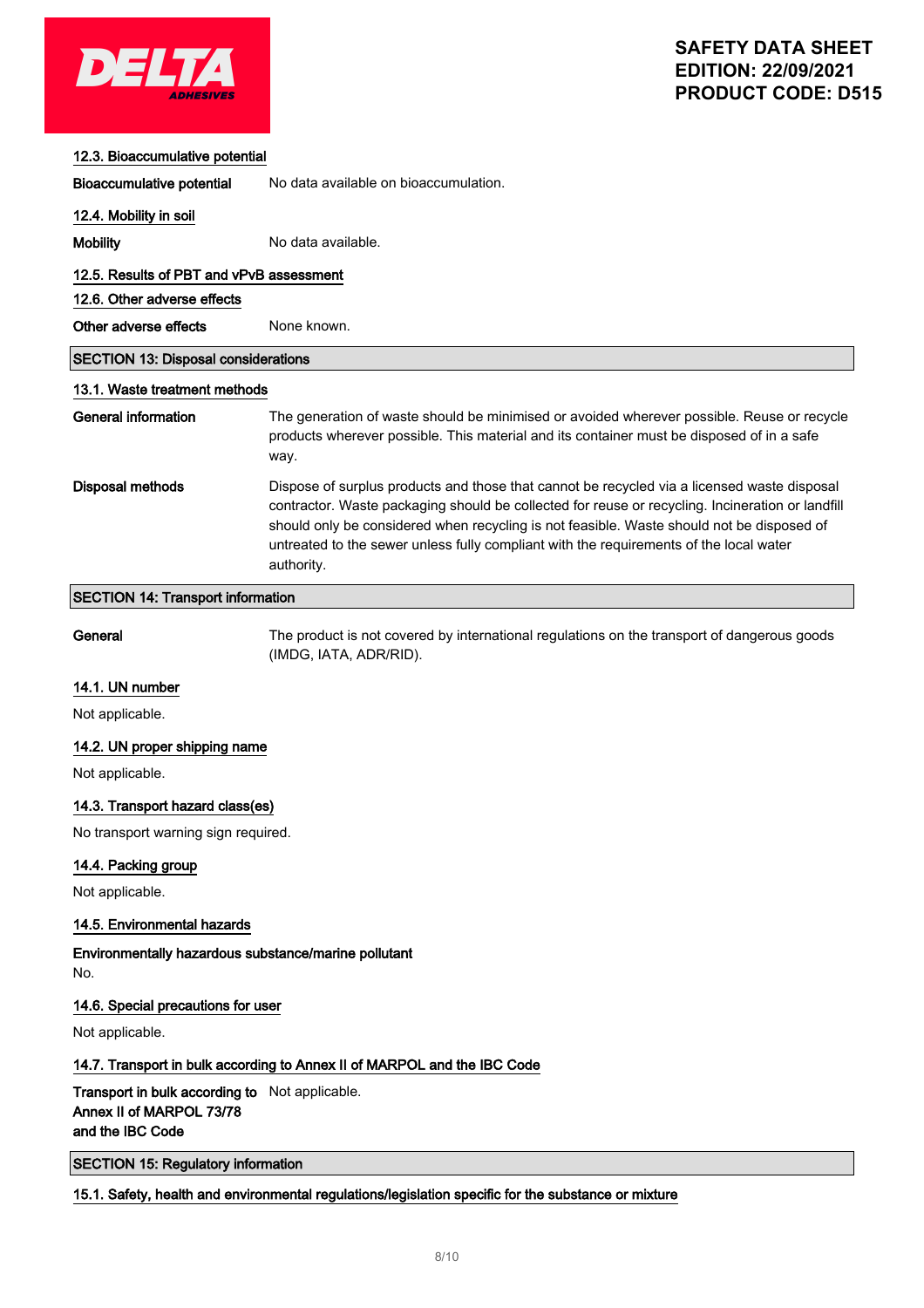

| <b>National regulations</b> | Health and Safety at Work etc. Act 1974 (as amended).<br>The Carriage of Dangerous Goods and Use of Transportable Pressure Equipment<br>Regulations 2009 (SI 2009 No. 1348) (as amended) ["CDG 2009"].<br>EH40/2005 Workplace exposure limits.                                                                                                                                                                                                                       |
|-----------------------------|----------------------------------------------------------------------------------------------------------------------------------------------------------------------------------------------------------------------------------------------------------------------------------------------------------------------------------------------------------------------------------------------------------------------------------------------------------------------|
| EU legislation              | Regulation (EC) No 1907/2006 of the European Parliament and of the Council of 18<br>December 2006 concerning the Registration, Evaluation, Authorisation and Restriction of<br>Chemicals (REACH) (as amended).<br>Commission Regulation (EU) No 2015/830 of 28 May 2015.<br>Regulation (EC) No 1272/2008 of the European Parliament and of the Council of 16<br>December 2008 on classification, labelling and packaging of substances and mixtures (as<br>amended). |

## 15.2. Chemical safety assessment

No chemical safety assessment has been carried out.

#### Inventories

# EU - EINECS/ELINCS

None of the ingredients are listed or exempt.

| <b>SECTION 16: Other information</b>                                          |                                                                                                          |  |
|-------------------------------------------------------------------------------|----------------------------------------------------------------------------------------------------------|--|
| Abbreviations and acronyms<br>used in the safety data sheet                   | ADR: European Agreement concerning the International Carriage of Dangerous Goods by<br>Road.             |  |
|                                                                               | ADN: European Agreement concerning the International Carriage of Dangerous Goods by<br>Inland Waterways. |  |
|                                                                               | RID: European Agreement concerning the International Carriage of Dangerous Goods by<br>Rail.             |  |
|                                                                               | IATA: International Air Transport Association.                                                           |  |
|                                                                               | ICAO: Technical Instructions for the Safe Transport of Dangerous Goods by Air.                           |  |
|                                                                               | IMDG: International Maritime Dangerous Goods.                                                            |  |
|                                                                               | CAS: Chemical Abstracts Service.                                                                         |  |
|                                                                               | ATE: Acute Toxicity Estimate.                                                                            |  |
|                                                                               | LC <sub>50</sub> : Lethal Concentration to 50 % of a test population.                                    |  |
|                                                                               | LD <sub>50</sub> : Lethal Dose to 50% of a test population (Median Lethal Dose).                         |  |
|                                                                               | EC <sub>50</sub> : 50% of maximal Effective Concentration.                                               |  |
|                                                                               | PBT: Persistent, Bioaccumulative and Toxic substance.                                                    |  |
|                                                                               | vPvB: Very Persistent and Very Bioaccumulative.                                                          |  |
| <b>Classification abbreviations</b>                                           | Carc. = Carcinogenicity                                                                                  |  |
| and acronyms                                                                  | Muta. = Germ cell mutagenicity                                                                           |  |
| <b>Classification procedures</b><br>according to Regulation (EC)<br>1272/2008 | Muta, 1B - H340: Carc, 1B - H350: : Calculation method.                                                  |  |
| <b>Training advice</b>                                                        | Only trained personnel should use this material.                                                         |  |
| <b>Revision date</b>                                                          | 04/08/2017                                                                                               |  |
| <b>Revision</b>                                                               | 4                                                                                                        |  |
| Supersedes date                                                               | 10/07/2017                                                                                               |  |
| <b>SDS number</b>                                                             | 5390                                                                                                     |  |